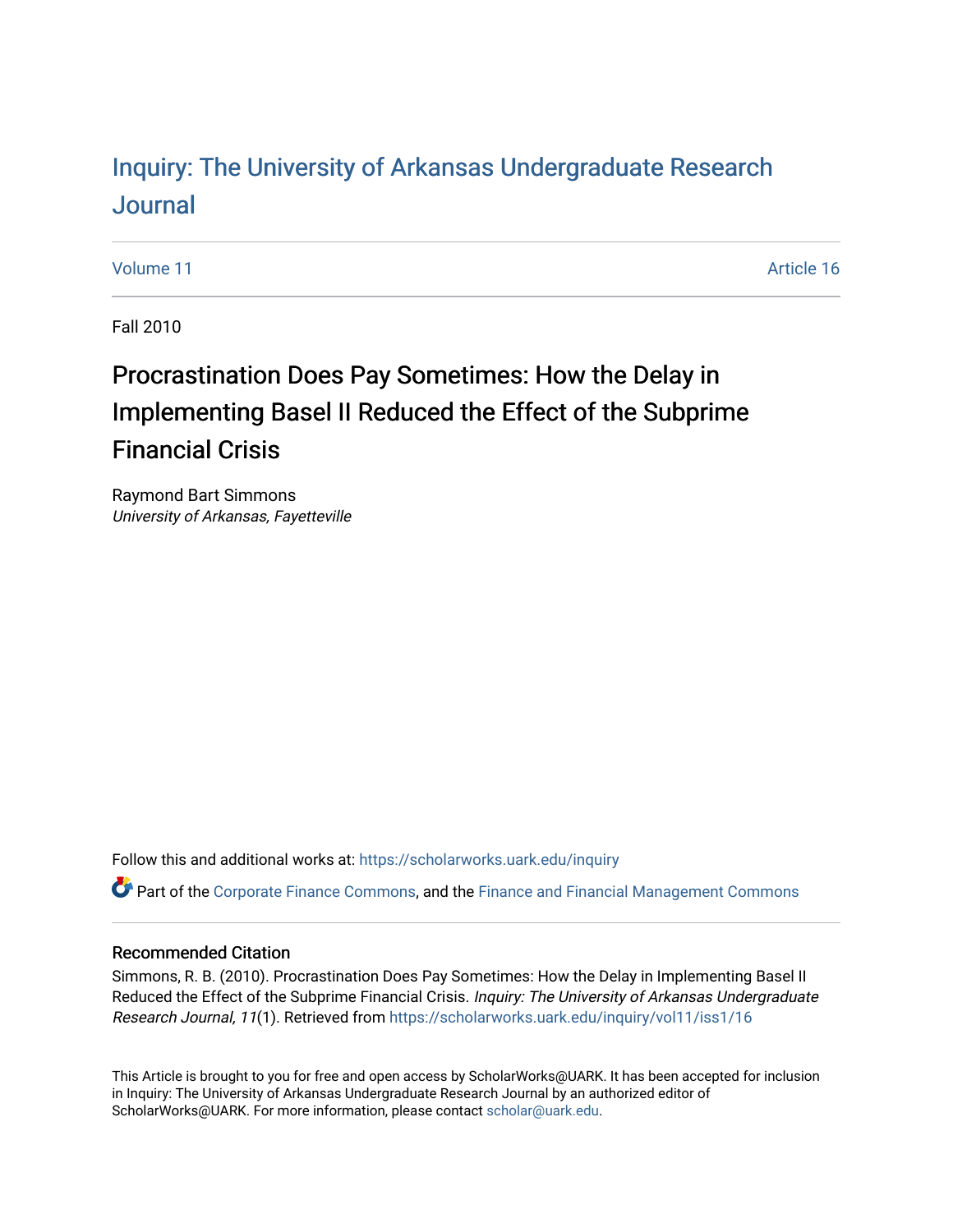### **PROCRASTINATION DOES PAY SOMETIMES: HOW THE DELAY IN IMPLEMENTING BASEL II REDUCED THE EFFECT OF THE SUBPRIME FINANCIAL CRISIS**

**By Raymond Bart Simmons Walton College of Business**

## **Faculty Mentor: Tim Yeager Sam W. Walton College of Business**

#### **Abstract**

*Basel II, a major international regulatory capital revision, was supposed to have been implemented in the U.S. by 2004, but delays pushed it back more than five years. Basel II could have lowered minimum capital standards and made the largest banks even more vulnerable to the subprime financial crisis and economic downturn had it been adopted before its onset in 2007. Consequently, the procrastination in implementing Basel II made the banking industry more stable as it entered the financial crisis. In this study, the assets of the 11 largest bank holding companies at year-end 2006 were separated into broad asset classes with similar default characteristics as set forth under the second Basel Accord. The hypothetical capital to be held by the BHCs against their loans and leases was computed as required under Basel II and compared with the actual capital the banks held at year-end 2006. Based on these computations, it appears that Basel II would have made banks even more vulnerable to the financial crisis had it been adopted earlier. Consequently, the procrastination in implementing Basel II benefited both the banking industry and the federal government. Among the 11 bank holding companies, total capital could have decreased by more than \$170 billion under Basel II compared to the actual capital being held. The change would have amounted to a 29.7% decrease in total capital and a 52.9% drop in capital held against loans and leases, both on a weightedaverage basis. Without question, Basel II needs to be adjusted to be more conservative.* 

#### **Overview of the Basel Accords**

Capital provides a firm with a buffer to absorb losses. All other factors being equal, more capital reduces the likelihood of failure because shareholders bear the losses, and, unlike bondholders, shareholders have no legal claim to recoup their equity investment. However, equity is expensive because shareholders require relatively high rates of return given their first-loss position. Consequently, most firms would prefer to finance their operations with a mixture of debt and equity. An important strategic decision for any firm is to determine the optimal level of capital. As a firm's level of equity increases, investors are willing to purchase the firm's debt at relatively low interest rates. In unregulated markets, a firm will choose a capital level that balances the high cost of capital with the lower cost of debt issuance to achieve a low overall cost of capital. Banks, however, operate in regulated markets.

Following the wave of bank failures during the Great Depression, Congress created the Federal Deposit Insurance Corporation to insure domestic deposits. Deposit insurance provides banks with incentives to reduce capital and increase debt (including deposits)

because insured depositors are willing to lend their funds to banks at risk-free rates of return regardless of the bank's level of capital. Since the market cannot effectively discipline banks' incentives to hold an appropriate amount of capital, bank regulators must step in to ensure that minimum capital levels are held. The Basel Capital Accord is a regulatory framework that establishes minimum capital holdings for banking organizations.

Basel I, drafted in 1988 and implemented in the US in 1992, was the first international accord to set uniform, international capital standards (BIS, 2003.) The innovation of Basel I was to adjust minimum capital requirements for a bank's credit risk. Over time, however, Basel I was criticized by the industry as being too insensitive to a bank's true credit risks. In the late 1990s, development of Basel II was begun to help better align bank risk and the capital held at each bank.

Although Basel II contains three methods for determining capital requirements, the United States has adopted only the most complex method, called the advanced measurement approach (AMA). Even then, only the very largest banks—perhaps the largest dozen—will implement Basel II. The other 7,000+ banks will continue to operate under Basel I. Basel II has drawn criticism from some regulators and analysts for two primary reasons. First, as Emmons, Lskavyan, and Yeager (2005) argue, the different methods of computing minimum capital requirements can result in giving Basel II banks a competitive advantage over Basel I banks. Second, Basel II may exacerbate economic business cycles because it requires relatively small amounts of capital during booms and large amounts of capital during recessions.

The competitive advantage issue between Basel I and Basel II can be shown by comparing the capital requirements for a generic \$200,000 retail mortgage loan. Under Basel I, all retail mortgages are put into the 50% risk weight bracket. The current economic conditions or the creditworthiness of the borrower has no bearing on this determination of risk. The risk-weighted assets for the loan would be \$100,000, derived by multiplying the risk weight by the value of the loan. Basel I specifies that banks hold a minimum of 8% of risk-weighted assets in the form of capital; therefore, the minimum required capital for the loan would be \$8,000.

Basel II places emphasis on the bank's internal assessment of risk instead of assigning loans to predetermined buckets with arbitrary risk weights (BIS, 2005.) The necessary capital under Basel II requires internal estimates of the probability of default (PD), loss given default (LGD), and the correlation factor (R), which is discussed in greater detail later. As an example, let's assume that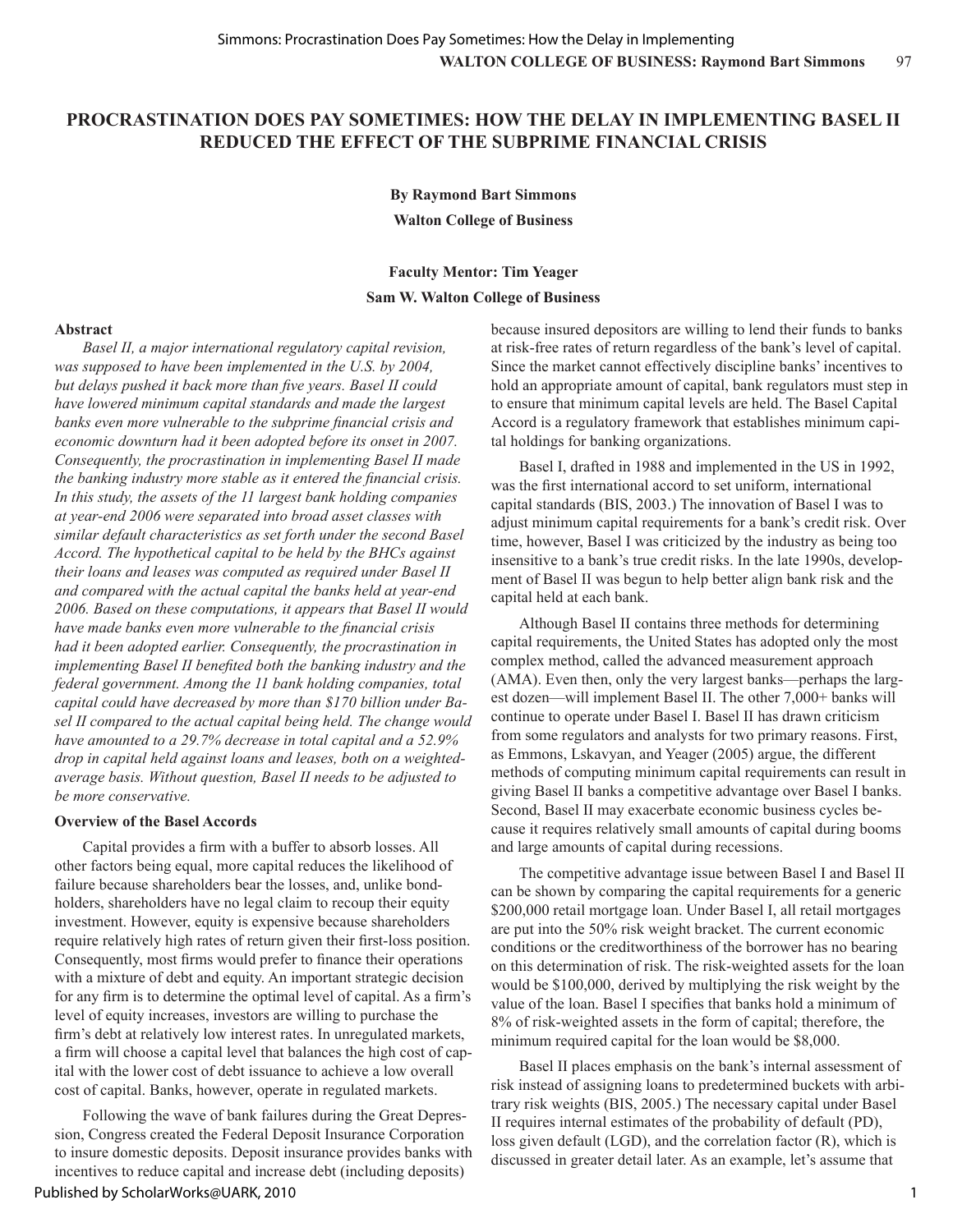98 INQUIRY Volume 11 2010

PD, LGD, and R equal 1.17%, 20.3%, and 0.15, respectively. To determine the loan's required capital percentage, the bank would put the variables into the following formula provided by the regulators:

| Capital requirement $(K)$ =                                   | $LGD \times N$ [(1 - R) ^ -0.5 $\times$ G |
|---------------------------------------------------------------|-------------------------------------------|
| $(PD) + (R/(1 - R))$ <sup>o</sup> 0.5 × G (0.999)] - PD x LGD |                                           |

By doing so, the bank would compute the capital requirement for the residential mortgage under Basel II to be \$4,516 or 2.26% of the value of the loan.

This simple comparison of the required capital for the same loan under Basel I and Basel II illustrates the possible competitive advantage for banks operating under Basel II. If a bank can fund a loan with less equity, its overall cost of capital is lower, which potentially allows it to lend at lower interest rates and take away business from other banks. Calem and Follain (2007) performed some benchmark calculations that suggested a significant potential shift of market share and income to the largest banking institutions in the mortgage market. In addition, Berger (2006) studied the likely competitive effects of the implementation of Basel II capital requirements on U.S. banks in the market for credit to small and medium enterprises (SMEs). He found only relatively minor competitive effects on most community banks because the large Basel II adopters tend to make very different types of SME loans to different types of borrowers than community banks. However, there may be significant adverse effects on the competitive positions of large Basel I banking organizations.

A second concern with the Basel II framework is that it is procyclical, encouraging banks to hold less capital during periods of economic growth and more capital during recessionary periods. Kashyap and Stein (2004, p. 28) write that "our simulations suggest that the new Basel II capital requirements have the potential to create an amount of additional cyclicality in capital charges that is, at a minimum, economically significant, and that may be—depending on a bank's customer mix and the credit-risk models that it uses—quite large." Gordy and Howells (2006) argue that the "new capital standards will exacerbate business cycle fluctuations. In brief, the idea is that, in a downturn when a bank's capital base is likely being eroded by loan losses, its existing (non-defaulted) borrowers will be downgraded by the relevant credit-risk models, forcing the bank to hold more capital against its current loan portfolio. To the extent that it is difficult or costly for the bank to raise fresh external capital in bad times, it will be forced to cut back on its lending activity, thereby contributing to a worsening of the initial downturn.

#### **Research Question**

This paper addresses the cyclicality of Basel II by estimating the potential reduction in capital requirements for banks adopting Basel II had the new framework been adopted just before the onset of the financial crisis in 2007. The AMA approach enables banks to use internal estimates to determine minimum capital requirements, and the default probability of a loan is a key estimated input. If banks underestimate "true" default probabilities, they may end up holding less capital than necessary. For example, mort-

gages and mortgage-backed securities had historically low default probabilities prior to the recent financial crisis. Due to their history of low default risk and high credit ratings, it could be hypothesized that, under Basel II, most banks would have held lower capital against their mortgages and mortgage-backed securities than they held under Basel I. Consequently, during the surge of sub-prime residential lending, large quantities of these securities would not have been properly assessed for their credit risk.

Thus the research question is, would Basel II have lowered minimum capital standards and made banks even more vulnerable to the financial crisis had it been adopted before the onset of the crisis? If so, the procrastination in implementing Basel II made the banking industry more stable as it entered the financial crisis.

#### **Research Methodology**

In determining the Bank Holding Companies (BHC) to include in this sample, the 11 largest banks were selected according to total assets as of December 31, 2006, the period of time just before the onset of the crisis. Implementing the Basel II Accord requires more time and effort from the BHCs; therefore, it would have been adopted by only a select number of the largest institutions as determined by the United States regulators. The bank holding companies used in this research are shown in Table 1: **Table 1.** Bank Holding Company Total Assets As of December 31, 2006 (\$000s)

| <b>Bank Holding Company</b>       | <b>Total Assets</b> |
|-----------------------------------|---------------------|
| Citigroup, Inc.                   | 1,884,318,000       |
| Bank of America Corporation       | 1,463,685,485       |
| JPM organ Chase & Co.             | 1,351,520,000       |
| Wachovia Corporation              | 707,121,000         |
| Wells Fargo & Company             | 481,996,000         |
| HSBC North America Holdings, Inc. | 478,025,477         |
| Taunus Corporation                | 431,865,000         |
| Barclays Group US, Inc.           | 261, 111, 792       |
| <b>US Bancorp</b>                 | 219,232,000         |
| Countrywide Financial Corporation | 199,946,230         |
| SunTrust Banks Inc.               | 182, 161, 609       |

The next step was to find the account values for all of the loans and leases at each of the BHCs so that these values could be mapped into the Basel II capital formula. These loan numbers can be located in Schedule HC-C, Loans and Lease Financing Receivables in the FR Y-9C filings, which are the report forms on the consolidated financial statements to be filed by bank holding companies with total consolidated assets of \$500 million or more. The Schedule HC-C shows the full breakdown of the company's loans and leases on their balance sheets. The main categories include real estate loans, loans to financial institutions, commercial and industrial loans, loans to individuals, and other loans.<sup>1</sup>

Next, loans and leases as reported in FR Y-9C were converted to the classification system used in the Basel II Accord. Under the Internal Ratings Based approach to Basel II, banks must allocate

<sup>1</sup> The schedule also allocates account balances as domestic and/or consolidated. In order to obtain the individual account balances for all real estate loans, I had to solve for foreign real estate holdings. The foreign real estate was only included in the total consolidated figure for real estate loans. Therefore, foreign real estate can only be found using the total consolidated loans secured by real estate and subtracting the sum of all loans secured by real estate in domestic offices. This process allows the total loan values to equal the BHCs' total consolidated loans and leases as reported.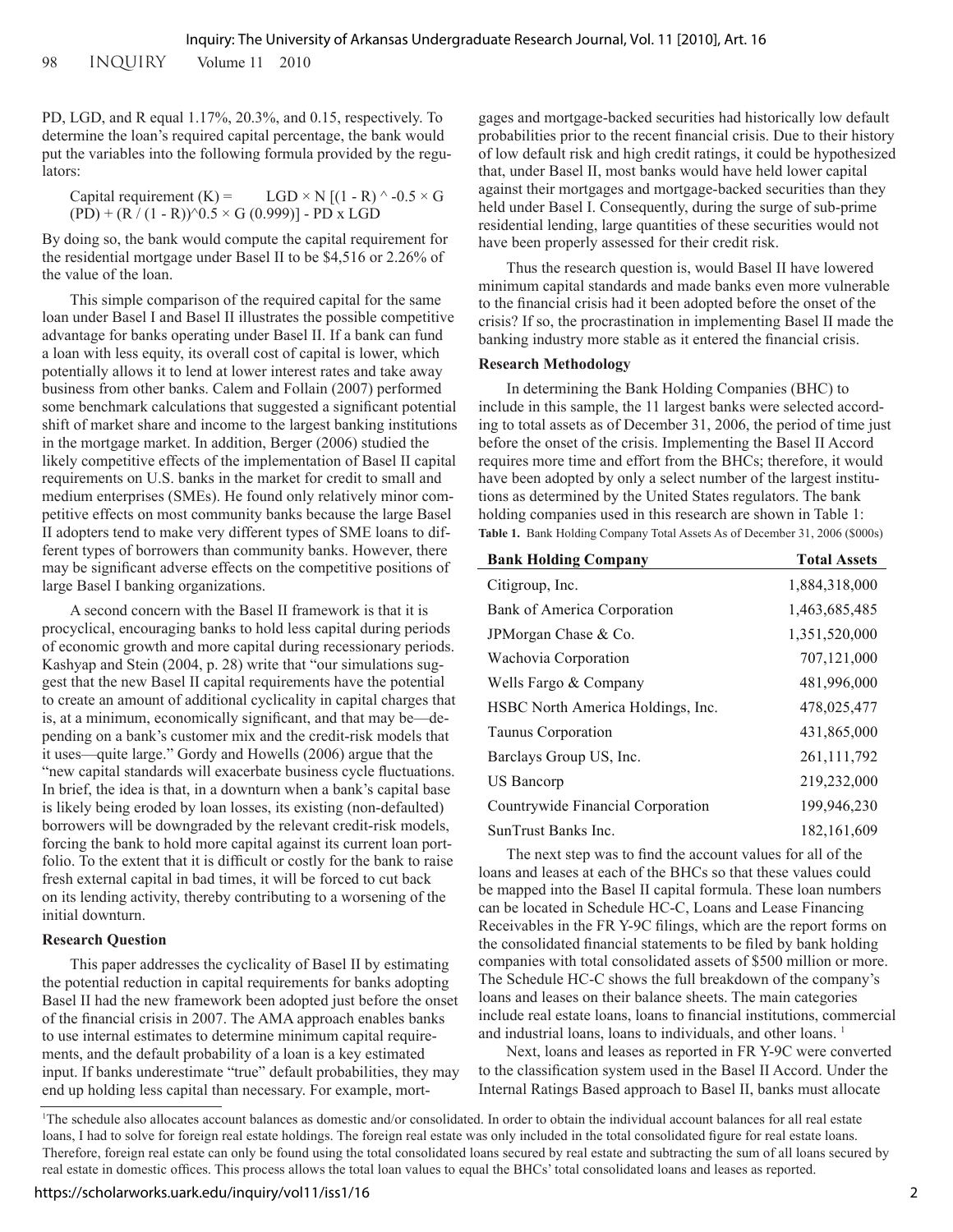their exposures into different classes of assets with different underlying risk characteristics. Unlike the classification system used for loans in the FR Y9-C reports, loans and leases made according to Basel II are categorized by five main groupings: corporate, sovereign, bank, retail, and equity. Beyond the five main classes, the corporate asset class is divided into five sub-classes, and the retail asset class is separated into three separate sub-classes. The FR Y9-C loan categories can be mapped into the following eight Basel II categories:

*Retail Mortgage:*

- $\sqrt{\frac{8}{x}}$  Revolving, open-end loans secured by 1-4 family residential properties and extended under lines of credit
- $\checkmark$  Closed-end loans secured by 1-4 family residential properties

*Qualified Revolving Retail Exposures:*

 $\checkmark$  Credit card and other revolving credit plans

*Small and Medium Enterprise Retail:*

- $\checkmark$  Loans to finance agricultural production and other loans to farmers
- $\checkmark$  Lease financing receivables

*Other Retail:*

- $\checkmark$  Other consumer loans including single payment, installment, and all student loans
- *Wholesale Corporate:*
- √ Commercial and industrial to U.S. and non-U.S. addresses (domicile)

*Wholesale Bank:*

- $\checkmark$  Loans to U.S. banks and other U.S. depository institutions
- $\checkmark$  Loans for purchasing and carrying securities
- $\checkmark$  Loans to foreign banks
- $\checkmark$  All other loans to financial institutions
- *Wholesale Sovereign:*

 $\checkmark$  Loans to foreign governments and official institutions *Small and Medium Enterprise Corporate:*

- $\checkmark$  Construction, land development, and other land loans
- ✔ Commercial real estate loans secured by non-farm nonresidential properties, multifamily residential properties, or farmland
- $\checkmark$  Foreign real estate holdings

The next step was to determine the estimates for the three main variables in the required capital formula under Basel II: the probability of default, the loss given default, and the exposure at default. Probability of default is the chance that a given loan will enter into default before it reaches maturity expressed in the form of a percentage. Loss given default is defined as the portion of the initial loan balance that will not be recovered if the borrower defaults on the loan. To correctly calculate the probability of default for the different asset classes requires knowledge of the number of loans that went into default for the given period and prior periods compared to the total number of loans outstanding of a given type. Unfortunately, all of the financial statement data on the FRY-9C forms are account balance totals. No information is provided on individual loans.

Fortunately, the Fifth Quantitative Impact Study conducted by the Bank for International Settlements on 382 banks worldwide estimates the PD and LGD for each sample BHC (BIS, 2006.)

This impact study was the last trial run of Basel II to evaluate the potential changes in the minimum required capital levels under Basel II; thus, it contains the most recent changes proposed to the accord in June of 2004 prior to its delay because of the economic crisis. The appropriate data to use were those from the weightedaverage estimates of PD and LGD across all eight asset classes of the G10 Group 1 because of its relevance to the 11 banks chosen for this study. Exposure at default (EAD) was set at the total value of the loans and leases for each of the asset classes. The estimates of PD and LGD gathered from the Fifth Quantitative Impact Study were used for each of the 11 BHCs in the sample and are shown in Table 2.

**Table 2.** Estimates of PD and LGD for G10 Group 1 Banks from QIS5

|                             | Retail          |                                  |            |                                |
|-----------------------------|-----------------|----------------------------------|------------|--------------------------------|
|                             | Retail Mortgage | Qualifying Revolving<br>Exposure | Other      | Small and Medium<br>Enterprise |
| Loss Given Default (LGD)    | 20.3%           | 71.6%                            | 48.0%      | 46.2%                          |
| Probability of Default (PD) | 1.17%           | 2.95%                            | 3.45%      | 2.99%                          |
|                             |                 |                                  |            |                                |
|                             | Wholesale       |                                  | <b>SME</b> |                                |
|                             | Corporate       | Bank                             | Sovereign  | Corporate                      |
| Loss Given Default (LGD)    | 39.8%           | 40.9%                            | 33.3%      | 35.0%                          |
| Probability of Default (PD) | 0.99%           | 0.27%                            | 0.12%      | 2.10%                          |

A key determinant of the riskiness of an asset is its sensitivity to adverse economic events. The formula for calculating required minimum capital for Basel II requires a systemic correlation factor which measures the relationship between different types of loans and some unspecified adverse event. For instance, imagine that a bank has two loans outstanding with a value of \$50,000 each. The first loan is to a blue-collar worker with no savings, and the second is to a local businessman with a large net worth. If the economy turns for the worse, the blue-collar worker is more likely to lose his job and be forced to default on the loan despite all attempts to pay it off. Although still affected by the economic downturn, the local business person is more likely to repay the loan.

This sensitivity to outside factors could also be based on the type of asset or other factors. While the formula for the systematic correlation factor is similar for all bank exposures, the ranges of correlations differ between retail and non-retail exposures. For corporate, bank, and sovereign exposures, the maximum and minimum correlations are set at 0.24 and 0.12, respectively. However, for retail exposures, the systematic correlation factors range from 0.03 to 0.16. For results between the maximum and the minimum, the correlation for each asset class differs because of the use of the historical average probability of default as the sole input in the formula. The higher the average probability of default, the lower its systematic correlation will be, and vice versa. For example, if a loan has an extremely high probability of default, the external factors cannot increase the chances for default much higher than they already are; therefore, the correlation factor will be lower. For retail mortgages and qualifying revolving retail exposures, the correlation factors are given as 0.15 and 0.04, respectively, without the use of a formula.

Correlation  $(R)$  for corporate, soverigh, or bank exposure =

 $0.12 \times (1 - EXP(-50 \times PD)) / (1 - EXP(-50)) + 0.24 \times [1 - (1$  $-$  EXP (-50  $\times$  PD)) / (1 – EXP (-50))]

Correlation  $(R)$  for retail exposure  $=$ 

 $0.03 \times (1 - EXP(-35 \times PD)) / (1 - EXP(-35)) +0.16 \times [1 - (1$  $-$  EXP (-35  $\times$  PD)) / (1 – EXP (-35))]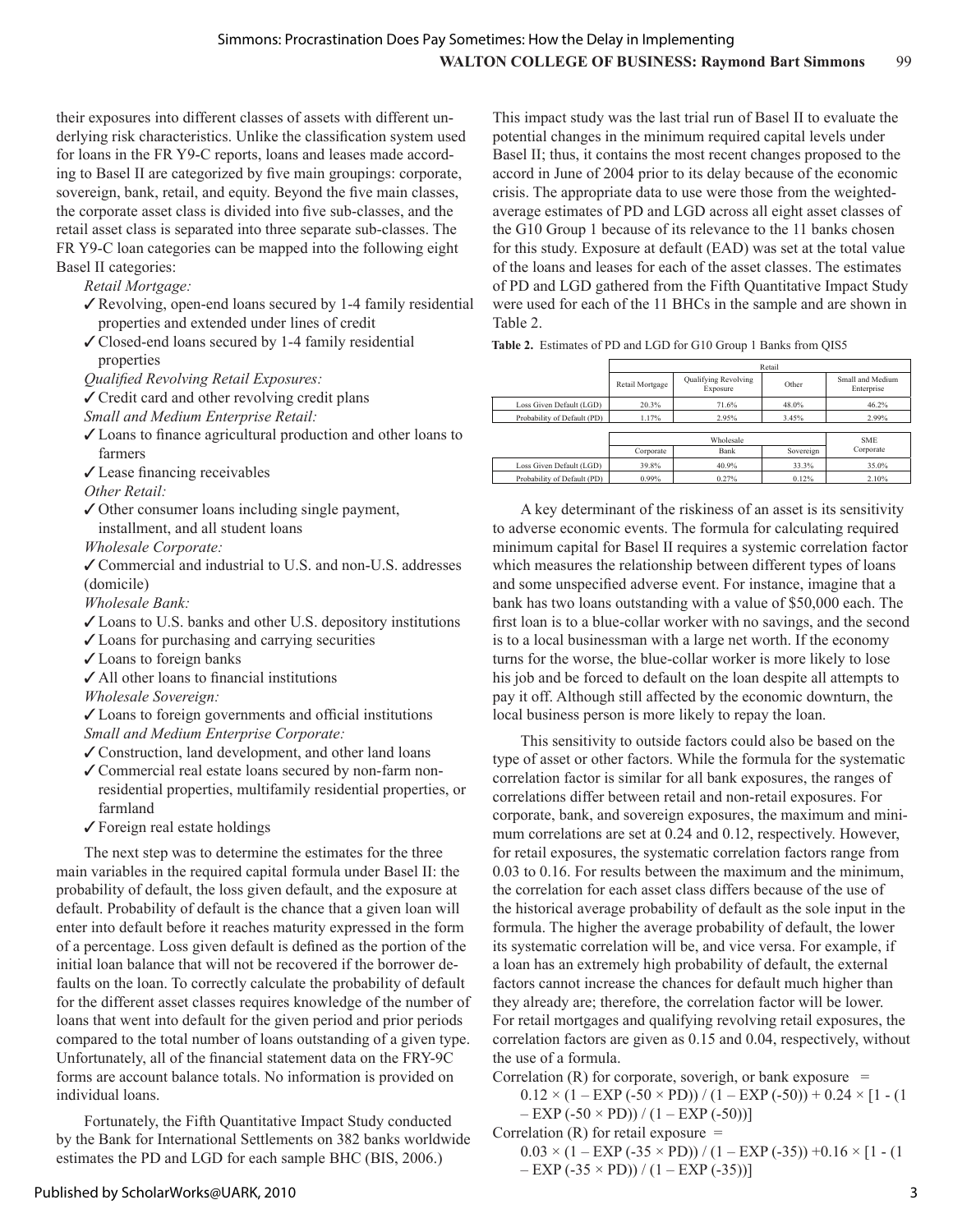100 INQUIRY Volume 11 2010

The final components in capital formula for non-retail exposures are the maturity adjustment and average maturity. The weighted-average maturity of all loans except the residential mortgage loans were obtained from Schedule RC-C of the Federal call reports for each of the BHCs. The problem is that call reports are done on the bank level and not by the bank holding company. Consequently, each BHC was matched with its national- and statechartered banks. Schedule RC-C of the call report divides residential mortgages and other mortgages into the following maturity brackets: three months or less, three months to a year, one to three years, three to five years, five to fifteen years, and over fifteen years. A weighted-average formula was then created to compute the average remaining maturity of non-residential mortgages to be used in the maturity adjustment, which only applies to non-retail exposures. The formula used the median of each of the maturity brackets times the value of the loans in that bracket. The next step was to take the sum of the brackets and divide that value by the sum of all of the brackets to end up with the weighted-average maturity of all loans for that type. Under Basel II, the maturity adjustment is calculated using the following formula:

Maturity adjustment (b) =  $(0.11852 - 0.05478 \times \ln(PD))$  ^2

Last, the required minimum capital ratio for each BHC was determined by using the formula and these inputs: PD, LGD, EAD, correlation factor, maturity adjustment, and average maturity. As a reminder, the maturity portion of the formula is only used for corporate, bank, and sovereign bank exposures.

Capital requirement  $(K)$  = LGD × N [(1 - R) ^ -0.5 × G  $(PD) + (R/(1 - R))$ <sup>o</sup>0.5 × G (0.999)] - PD x LGD Capital requirement  $(K)$  = [LGD × N [(1 - R) ^-0.5 × G  $(PD) + (R / (1 - R))$ <sup>2</sup>0.5 × w/ maturity adjustment  $G(0.999)$ ] – PD x LGD] x (1  $-1.5 \times b$ ) ^  $-1 \times (1 + (M - 2.5) \times b)$ 

To find the actual dollar value of required capital, the required capital percentages were simply multiplied by the EAD to calculate the actual capital required under Basel II for each loan type. To illustrate, the required capital calculated for a consumer loan is 5.5%, and the loan value is \$20,000. Since EAD equals the value of the consumer loan, the required capital is \$1,100 or 0.055 x \$20,000. Then, the required capital was totaled for each asset class to determine the amount of capital under Basel II based on previous assumptions to be held for each bank holding company. Remember that the required capital is only the capital to be held against the loans and leases of the BHCs.

In order to find the estimated amount of total regulatory capital, the difference between the estimated capital held against loans and leases and the actual capital held had to be calculated and then subtracted from the total regulatory capital the bank holding company held as of December 31, 2006, under Basel I regulations. Even though the consolidated financial statements clearly stated the total regulatory capital held as of December 2006, the capital being held only against the loans and leases was needed. The actual risk-weighted assets held against loans and leases were multiplied by the total risk-based capital ratio. This allowed the most direct comparison between the real capital being held against loans and leases and the estimates resulting from the research. To

get the actual capital held, Schedule HC-R of the FR Y9-C for the BHCs was used to find the total risk-based capital. The following demonstration shows the steps to calculate the estimated amount of total regulatory capital for Bank of America Corporation.

- 1. Calculate the risk-weighted assets of the loans and leases
- 2. Multiply the risk-weighted assets (\$) by the total risk-based capital ratio:

 $RWA \times TRBC = Capital LnL$  $560,812,349 \times 11.88\% = 66,624,507$ 

3. Subtract the actual capital from the estimated capital held against loans and leases:

Actual Capital LnL – Estimated Capital LnL = Difference Capital LnL

 $$66,624,507 - $33,334,731 = $33,289,776$ 

4. Subtract the difference in capital for loans and leases from the actual total capital: Actual Total Capital – Difference Capital LnL = Estimated Total Capital

 $$ 125,225,775 - $ 33,289,776 = $ 91,935,999$ 

In order to calculate the estimated risk-weighted assets according to the estimate of Basel II capital derived in this study, the capital was divided by the total risk-based capital ratio. First, eight percent was used as the TRBC because it is the minimum level acceptable under Basel II. Next, the risk-weighted assets were calculated based on the risk-based capital ratio unique to the bank holding companies as of December 31, 2006. For all 11 institutions, the ratios were higher than the required ratio of eight percent, resulting in an even lower figure for risk-weighted assets.

After completing the estimations of required capital and risk-weighted assets under the Basel II, the actual data from the bank holding companies for comparison were looked up. Schedule HC-R Regulatory Capital gives loan and lease value totals and allocates them to the correct risk-weight bucket. Therefore, to calculate the actual risk-weighted assets for the BHCs as of December 31, 2006, the values for each bucket were multiplied by the corresponding risk weight and added together to get the total risk weighted assets (BIS, 2005.) However, the total reported capital must also be equal to the sum of loans and leases held for sale and loans and leases, net of unearned income, as reported in Schedule HC: Consolidated Balance Sheet. Hence, the same calculation was performed for both the loans and leases, net of unearned income, and the loans and leases held for sale. The need for this calculation was particularly evident when it became apparent that some institutions had a majority of their loans and leases classified as held for sale. An important note is that, even though an institution may be attempting to sell loans, it still controls the loans. The bank holding company is still required to hold the capital against the loans just as if they planned to hold them in portfolio.

#### **Results**

Based on the results of this study, Basel II would have made banks even more vulnerable to the financial crisis had it been adopted earlier. Consequently, the procrastination in implementing Basel II benefited both the banking industry as a whole and the federal government. Among the 11 bank holding companies,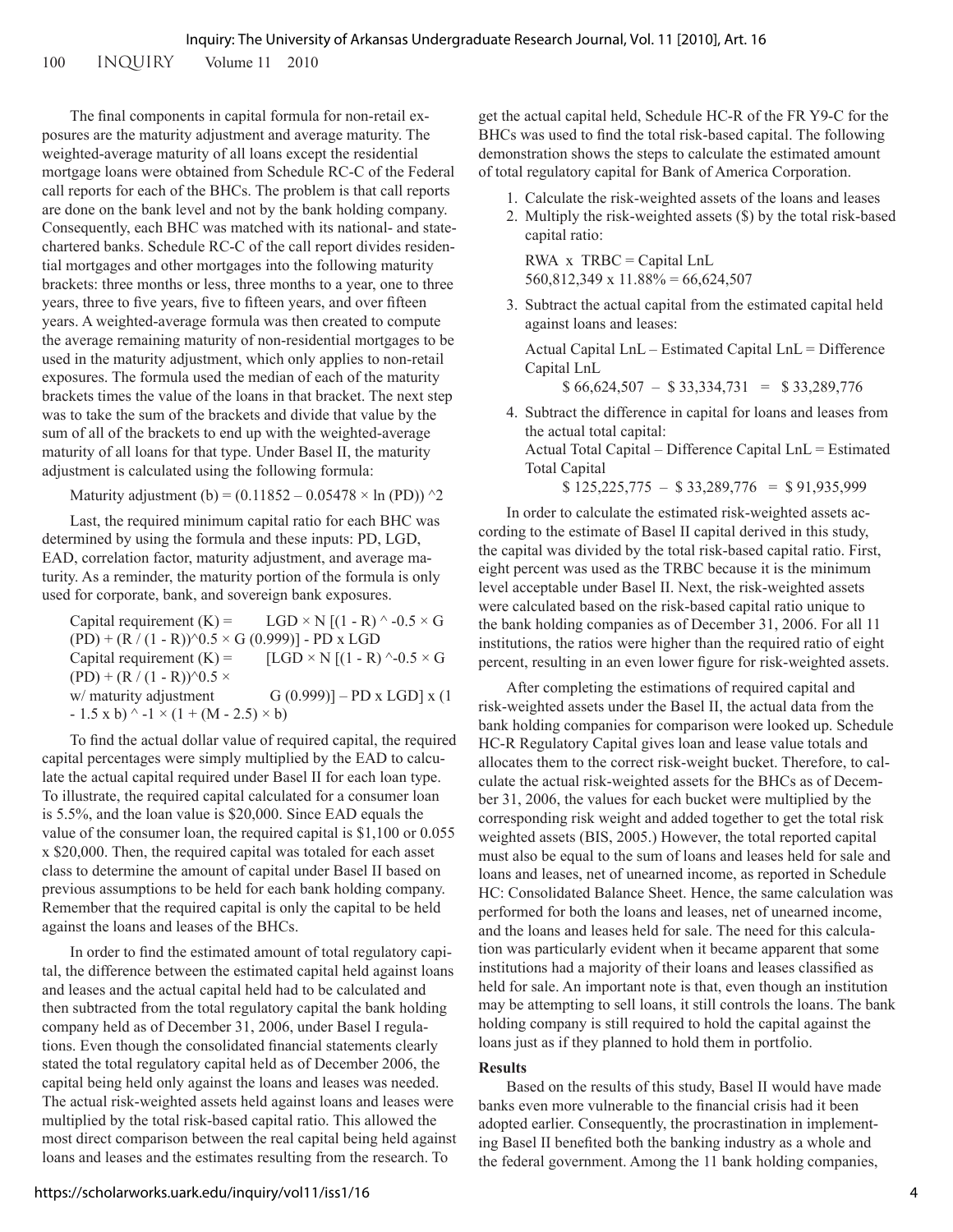total capital could have decreased by more than \$170 billion under Basel II compared to the actual capital being held. The decrease would have amounted to a 29.7% decrease in total capital and a 52.9% drop in capital held against loans and leases, both on a weighted-average basis. For example, Citigroup Inc., the largest BHC as of December 2006, held \$68.1 billion in capital against its loans and leases. According to the calculations, Citigroup Inc. could have held as little as \$31.3 billion in capital against its loans, a decrease of 54.1%. Overall, the 11 banks held \$321.3 billion in capital against their loans and leases compared to the \$151.3 billion minimum capital that was calculated under Basel II.

For total capital held, the differences between the actual and the estimates under Basel II remain the same as those from the capital held against loans and leases. This similarity is due to the fact that Basel II applies only to the calculation of required capital in a BHC's loan and lease portfolio. However, the percentage changes in total capital still illustrate the degree to which the banking industry would have suffered further during the recent economic crisis. Wells Fargo, for example, had total capital of \$51.5 billion at year-end 2006. Even today, banks are still struggling with new foreclosures and high loan losses. Just imagine how much worse off Wells Fargo would be today if it had held only \$30.1 billion in capital, as calculated using the Basel II formula for required capital. This picture would have been the same for virtually all banks that would have adopted Basel II prior to the economic crisis. All of these BHCs would have run out of capital much sooner than they actually did. The complete statistics for capital held against loans and leases, total capital, and risk-weighted assets for all 11 BHCs are presented in Tables 3 through 5 at the end of this paper.

#### **Conclusions**

The second Basel Accord was intended to promote a more forward-looking approach to capital supervision, one that would encourage banks to identify the risks they may face, today and in the future, and to develop or improve their ability to manage those risks. Despite this intent, Basel II definitely has major flaws. The main flaw is its reliance on historical data in determining a BHC's level of credit risk. The present study shows without question that Basel II needs to be adjusted to be more conservative. Although there is nothing inherently wrong in financial institutions' wanting to hold a minimum amount of capital and not one cent more than needed, it does leave the banking industry more vulnerable in times of economic downturn, as the past several years have shown. Fortunately, now that history has clearly demonstrated that there is more risk than previously thought, the implementation of Basel II is somewhat self-correcting. The key internal estimates made by each BHC will be altered to be more conservative, thus hopefully providing a safer financial position for the banking industry in the years to come. Nevertheless, a portion of the change should come from changes to the Basel Accord and its formulas. Indeed, regulators are currently preparing what some are calling "Basel III" to be released by year-end 2010. (BIS, 2009.)

#### **Table 3.** Capital Held Against Loans & Leases (\$000s)

|                                            | <b>Actual Capital</b> | Hypothetical Basel II<br>Capital | Percent Change |
|--------------------------------------------|-----------------------|----------------------------------|----------------|
| <b>Bank of America Corporation</b>         | 66,624,507            | 33, 334, 731                     | $-49.97\%$     |
| Barclays Group US, Inc.                    | 1,730,225             | 730.694                          | $-57.77%$      |
| Citigroup, Inc.                            | 68,060,733            | 31,248,100                       | $-54.09%$      |
| Countrywide Financial Corporation          | 8,177,335             | 2,828,537                        | $-65.41%$      |
| HSBC North America Holdings, Inc.          | 27,355,553            | 10,847,357                       | $-60.35%$      |
| JPMorgan Chase & Co.                       | 49,903,491            | 20,318,755                       | $-59.28%$      |
| SunTrust Banks, Inc.                       | 12,125,812            | 6,964,409                        | $-42.57%$      |
| Taunus Corporation                         | $-1,287,955$          | 1,450,179                        | $-212.60%$     |
| <b>US</b> Bancorp                          | 16.538.133            | 7,636,451                        | $-53.83%$      |
| <b>Wachovia Corporation</b>                | 34,867,305            | 20,072,791                       | $-42.43%$      |
| Wells Fargo & Company                      | 37,184,413            | 15,845,438                       | $-57.39%$      |
| Total                                      | 321,279,550           | 151,277,443                      |                |
| Equally weighted percent change in capital |                       |                                  | $-68.70\%$     |
| Weighted average percent change in capital |                       |                                  | $-52.91%$      |

#### **Table 4.** Total Capital (\$000s)

|                                            |                       | Hypothetical Basel II |                |
|--------------------------------------------|-----------------------|-----------------------|----------------|
|                                            | <b>Actual Capital</b> | Capital               | Percent Change |
| Bank of America Corporation                | 125,225,775           | 91,935,999            | $-26.58%$      |
| Barclays Group US, Inc.                    | 3,491,551             | 2,492,021             | $-28.63%$      |
| Citigroup Inc.                             | 123.260.000           | 86.447.367            | $-29.87%$      |
| Countrywide Financial Corporation          | 17,031,228            | 11,682,430            | $-31.41%$      |
| HSBC North America Holdings, Inc.          | 38,338,644            | 21,830,448            | $-43.06%$      |
| JPMorgan Chase & Co.                       | 115,265,000           | 85,680,264            | $-25.67%$      |
| SunTrust Banks, Inc.                       | 18,024,866            | 12,863,463            | $-28.63%$      |
| <b>Taunus Corporation</b>                  | $-3,776,000$          | $-1,037,865$          | $-72.51%$      |
| US Bancorp                                 | 24,495,000            | 15,593,318            | $-36.34%$      |
| Wachovia Corporation                       | 60.194.000            | 45.399.487            | $-24.58%$      |
| Wells Fargo & Company                      | 51,427,000            | 30,088,025            | $-41.49%$      |
| Total                                      | 572.977.064           | 402.974.957           |                |
|                                            |                       |                       |                |
| Equally weighted percent change in capital |                       |                       | $-35.34%$      |
| Weighted average percent change in capital |                       |                       | $-29.67\%$     |

#### **Table 5.** Risk-Weighted Assets of Loans and Leases (\$000s)

|                                   | Actual Risk-<br>Weighted Assets        | Hypothetical Basel II<br>Risk-Weighted<br>Assets | Hypothetical Risk-<br>Weighted Assets @<br>8% RBC |
|-----------------------------------|----------------------------------------|--------------------------------------------------|---------------------------------------------------|
| Bank of America Corporation       | 560,812,349                            | 280,595,381                                      | 416,684,141                                       |
| Barclays Group US, Inc.           | 15.097.947                             | 6.376.043                                        | 9,133,681                                         |
| Citigroup, Inc.                   | 584,212,300                            | 268,224,032                                      | 390,601,247                                       |
| Countrywide Financial Corporation | 63,885,430                             | 22,097,947                                       | 35,356,716                                        |
| HSBC North America Holdings, Inc. | 245.561.518                            | 97.373.047                                       | 135,591,968                                       |
| JPMorgan Chase & Co.              | 405.060.800                            | 164.924.958                                      | 253.984.435                                       |
| SunTrust Banks, Inc.              | 109,143,221                            | 62,685,948                                       | 87,055,111                                        |
| <b>Taunus Corporation</b>         | 33.280.500                             | $-37,472,332$                                    | 18,127,241                                        |
| <b>US Bancorp</b>                 | 131,463,700                            | 60,703,110                                       | 95,455,640                                        |
| Wachovia Corporation              | 307,743,200                            | 177, 164, 972                                    | 250,909,892                                       |
| Wells Fargo & Company             | 297,475,300                            | 126.763.501                                      | 198,067,970                                       |
| Total                             | 2.753.736.265                          | 1.229.436.608                                    | 1.890.968.043                                     |
|                                   | Weighted average percent change in RWA | $-55.35%$                                        | $-31.33\%$                                        |

#### **References**

- Basel Committee on Banking Supervision. "Overview of The New Basel Capital Accord." Bank for International Settlements, 31 July 2003. Web. Sept.-Oct. 2009. <http://www.bis.org/bcbs/cp3ov.pdf>.
- Basel Committee on Banking Supervision. "An Explanatory Note on the Basel II IRB Risk Weight Functions." Bank for Inter national Settlements, July 2005. Web. Oct. 2009. <http://www.bis.org/bcbs/irbriskweight.pdf?noframes=1>.
- Basel Committee on Banking Supervision. "Results of the fifth quantitative impact study (QIS 5)." Bank for International Settlements, 16 June 2006. Web. Oct. 2009. <http://www.bis.org/bcbs/qis/qis5results.pdf>.
- Basel Committee on Banking Supervision. "Strengthening the resilience of the banking sector." Bank for International Settlements, December 2009.
- Berger, Allen. "Potential Competitive Effects of Basel II on Banks in SME Credit Markets in the United States." J*ournal of Financial Services Research*. 29.1 (2006): 5-36.
- Emmons, William R., Vahe Lskavayan, and Timothy J. Yeager. "Basel II Will Trickle Down to Community Bankers, Consumers." The Regional Economist Apr. 2005. Regional